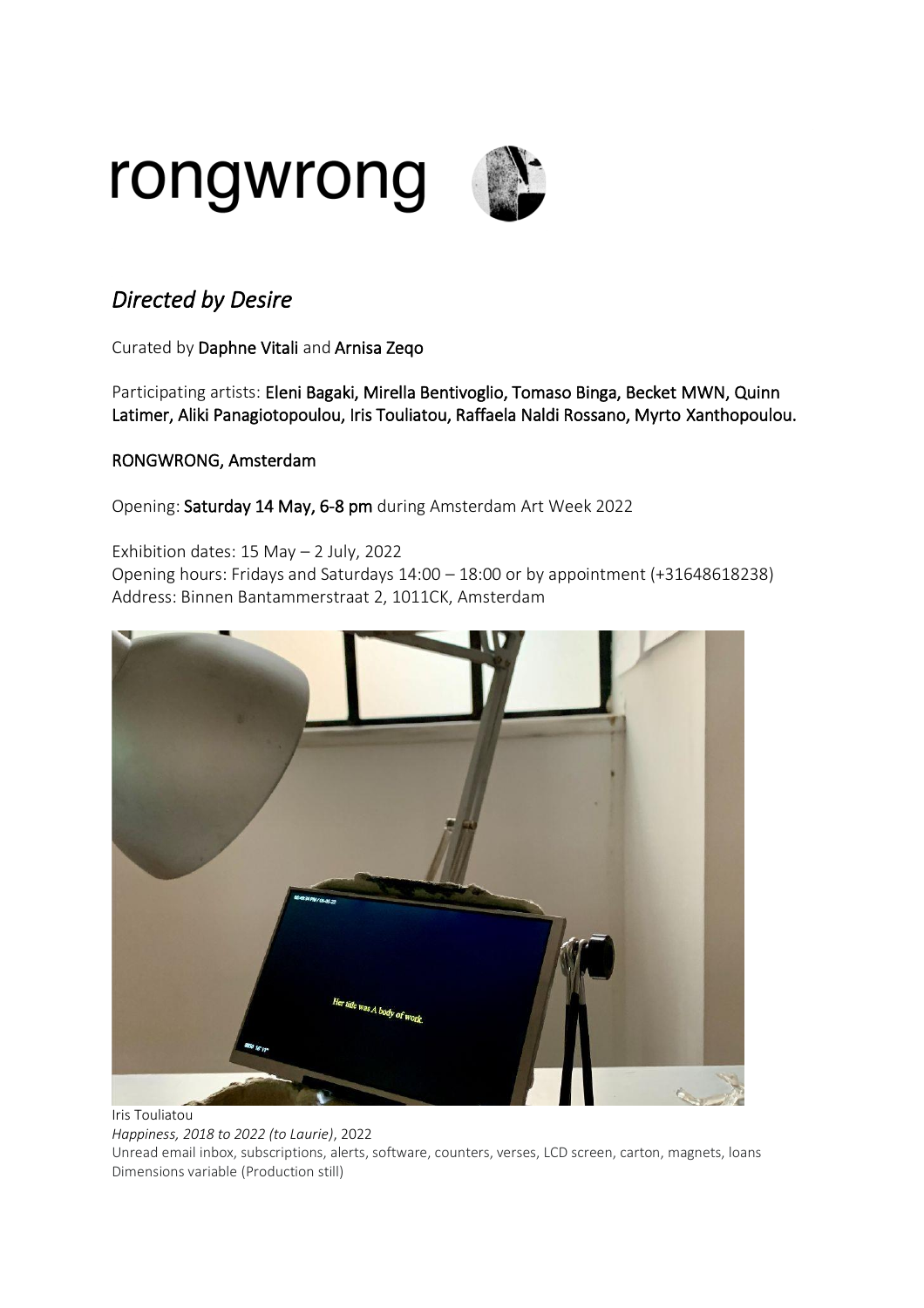*Directed by Desire* is a collaborative project iterated into a group exhibition conceived and curated by Daphne Vitali and Arnisa Zeqo and taking place in rongwrong, Amsterdam from 15 May to 2 July, 2022. The exhibition brings together the work of mainly women artists and writers based in Greece, Italy and the Netherlands. The works deal with notions of desire, love, exhaustion and unfulfilled relationships. The sensitivity of the artists weaves together the personal with the political. The artworks invite us to think about the power of interpersonal relations and their effects in daily life. The exhibition presents both existing and newly commissioned works that move between longings for a person and for human solidarity altogether.

*Directed by Desire* addresses issues of affect and intimacy in the form of longing, frustration, tiredness, personal turmoil and tensions. These are emotions and situations often felt and experienced on a quotidian basis that determine both everyday lives and artistic creativity. In the exhibition, personal stories and imagined fantasies become strategies to confront the complexities of achievements, failures, self-negation, love, uneasiness, devotion and unfulfillment. Sensual pleasure and desire are sometimes linked with harsh, uneasy and demanding conditions such as distance, disillusionment, abandonments and other forms of emotional difficulties. The artists' works engage different registers of intimacy and proximity and act as vehicles for emotional engagement. The artworks were developed between Athens, Rome, Naples and Amsterdam.

Many of the artists participating hold a particular relation to language, writing, visual poetry and artists' books. In 1978 artist and curator Mirella Bentivoglio curated the exhibition *Materializzazione del Linguaggio* (Materialization of Language) that showcased 80 women artists working with verbo-visual experiments at the Magazzini del Sale in Venice within the framework of the Venice Biennale of that year. The exhibition introduced a specific terminology that was attempting to widen the relationship between gender and language. Bentivoglio reflected on examples of works that existed between language, image and object, and what she called "messages of ambiguous nature which move in the field of transgression". In the exhibition at rongwrong, four decades later, the "materialization of language" is presented through few historical works and through a dialogue with contemporary artists and writers who are closely looking at legacies of desire and fictions of the self.

The exhibition was conceived before the Covid-19 pandemic but developed during that time, in a period of uncertainty and emotional instability and when notions of human solidarity, companionship and respect were threatened. This exhibition emerges from a need to think about these issues and provides a space to process them. The title of the exhibition is borrowed from a verse by American poet, intellectual and activist June Jordan (1936 – 2002) who has been an important reference for the curators while thinking of the power of the word and poetic sensibilities in relation to ideas of affect. Jordan writes about the erotic charges of bodies, reclaiming desire and love as important interlocutors and contributors on political discourse.

Most of the artists in the exhibition talk about love, autobiography and frustration as a way to make an entry point of the personal within a wider political discourse. Personal struggles are connected to collective symptoms of alienation and hope. How can the longing for a physical person become entangled with longing for a wider solidarity? How can autobiography as fiction become a tool to liberate subjectivity from prescribed identity roles? The artists' voices create personal diaries and use words to tell, words to challenge, redefine and deconstruct the unsaid; words that matter, words that communicate, but also words that are unable to do so.